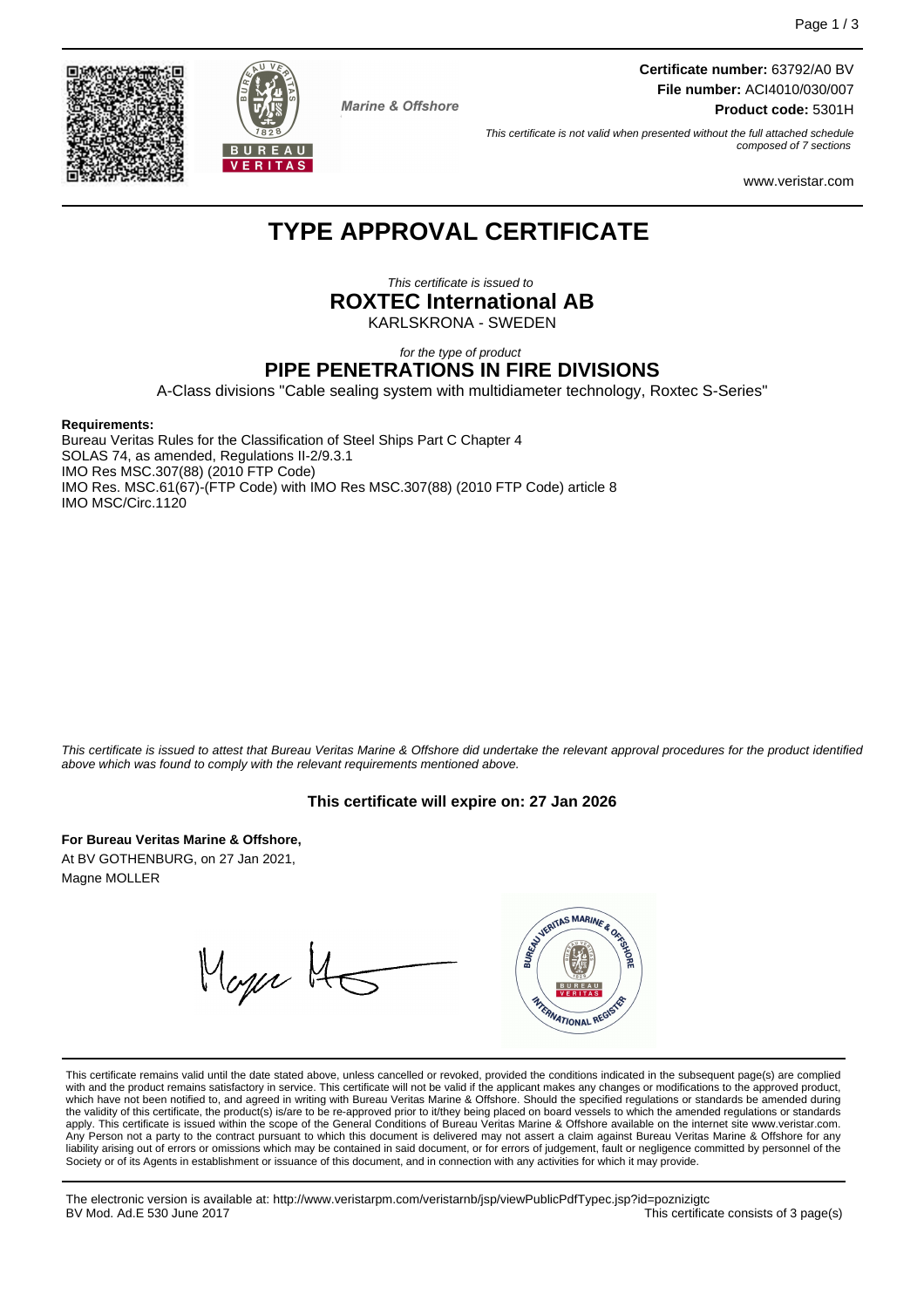# **THE SCHEDULE OF APPROVAL**

#### **1. PRODUCT DESCRIPTION:**

#### **A-Class divisions** "**Cable sealing system with multidiameter technology, Roxtec S-Series**"

Consisting of Roxtec S-series frames (S, SO, SF, SFO, SR, SK, SRC r20&r40 and BTB) in sizes 1-8 and combinations thereof, welded or bolted on to the steel divisions; filled with Roxtec (standard or Ex, EMC) halogen free insert modules. Assembled with Roxtec Wedge kit or Roxtec EMC, Ex Wedge kit.

| Type of pipe                                            | Pipe outer<br>diameter |           | Insulation arrangement on pipes                                                                                                                |
|---------------------------------------------------------|------------------------|-----------|------------------------------------------------------------------------------------------------------------------------------------------------|
|                                                         |                        | Bulkhead: | two layers (45 mm thick and 350 mm long) of mineral wool $_{(3)}$                                                                              |
| Steel pipe / Titanium pipe                              | $6 - 50$ mm            | Deck:     | $\varnothing$ 6-30: no insulation on pipes<br>$\varnothing$ 6-50: one layer (50 mm thick and 350 mm long) of mineral wool $\varnothing$        |
| Bundle pipes (in stainless<br>steel and copper version) | $16 - 50$ mm           |           | Bulkhead / deck: two layers (30 mm thick and 500 mm long) of mineral wool $_{(1)}$<br>compressed to 50 mm (space between pipes filled of wool) |

 $(1)$  (2) (3) see §4.3

#### **2. DOCUMENTS AND DRAWINGS:**

As per the Manufacturer's drawings:

2.1 - Steel pipe / Titanium pipe:  $N^{\circ}$  S1561814 Rev.A dated 07/12/2020 (A-60 Class division) and  $N^{\circ}$  S1561862 Rev.A dated 07/12/2020 (A-0 Class division)

2.2 - Bundle pipes (in stainless steel and copper version):  $N^{\circ}$  S1561835 Rev.A dated 04/12/2020 (A-60 Class division) and N° S1561866 Rev.A dated 07/12/2020 (A-0 Class division)

### **3. TEST REPORTS:**

3.1 - Steel bulkhead:

Test report N° P602999 dated 23/01/2007, as per IMO FTP Code Annex 1 Part 3 [test standard : IMO Resolution A.754(18)], from SP, Sweden.

Test report N° RS-18/B-485/E dated 10/12/2018, as per IMO 2010 FTP Code Annex 1 Part 3, from CTO, Poland.

3.2 - Steel deck:

Test report N° P603000 dated 23/01/2007, as per IMO FTP Code Annex 1 Part 3 [test standard : IMO Resolution A.754(18)], from SP, Sweden.

Test report N° RS-17/B-395/E dated 30/10/2017, as per IMO 2010 FTP Code Annex 1 Part 3, from CTO, Poland.

3.3 - Technical assessment:

Report "Comparison of titanium and steel pipes in a fire test",  $N^{\circ}$  9P02428 dated 13/09/2019, from RISE, Sweden.

#### **4. APPLICATION / LIMITATION:**

4.1 - Approved for use with pipe penetrations in A-15, A-30, A-60 class steel divisions, with fire insulation as described in §1. For A-0 class divisions, penetrations shall be installed with fire insulation as described in §1 and the division shall be fitted with insulation 200 mm around the penetration.

4.2 - The arrangement of the pipe penetration (with fire insulation, if any) is subject to approval in each case.

4.3 - The tests have been carried out with fire insulating materials (1)"**Rockwool Firemat 100**" (thickness 30 mm; nominal density 125 kg/m<sup>3</sup>), (2)"**SeaRox SL 620**" (thickness 50 mm; nominal density 100 kg/m<sup>3</sup>) or (3)"**SeaRox WM 620**" (thickness 45 mm; nominal density 90 kg/m<sup>3</sup>) manufactured by Rockwool International A/S; any alternative A-class insulation material, previously proven and approved, giving at least an equivalent insulation performance, can be used.

#### **5. PRODUCTION SURVEY REQUIREMENTS:**

5.1 - The **A-Class divisions** "**Cable sealing system with multidiameter technology, Roxtec S-Series**" are to be supplied by **ROXTEC International AB** in compliance with the type described in this certificate.

5.2 - This type of product is within the category HBV of Bureau Veritas Rule Note NR320 and as such does not require a BV product certificate.

5.3 - **ROXTEC International AB** has to make the necessary arrangements to have its works recognised by Bureau Veritas in compliance with the requirements of NR320 for HBV products.